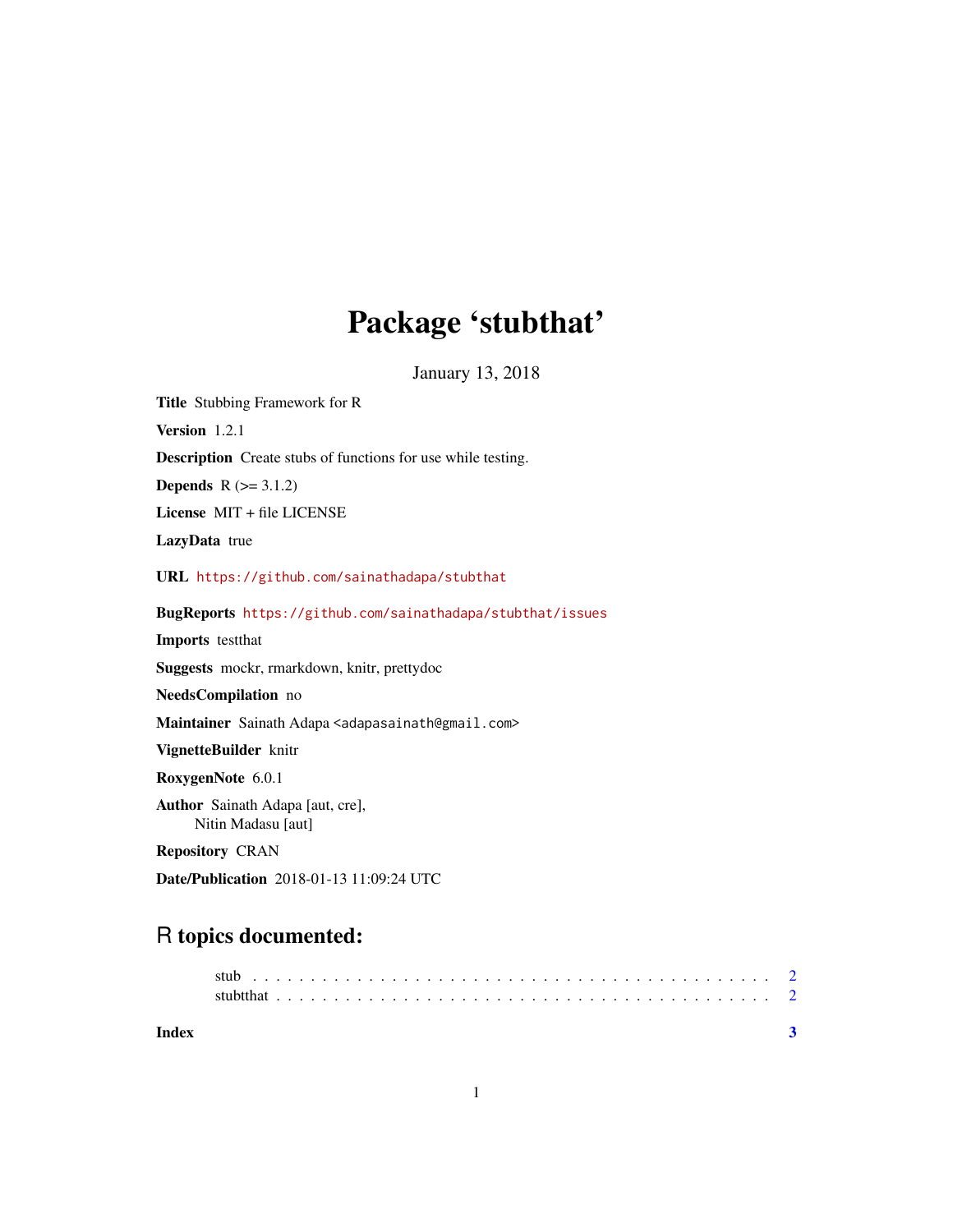<span id="page-1-0"></span>

#### Description

See the vignette for usage details. You can access it by executing vignette('stubthat').

#### Usage

stub(function\_to\_stub)

#### Arguments

function\_to\_stub

is the function that the user wants to make a stub out of

stubtthat *stubthat: Stubbing framework for R*

#### Description

stubthat: Stubbing framework for R